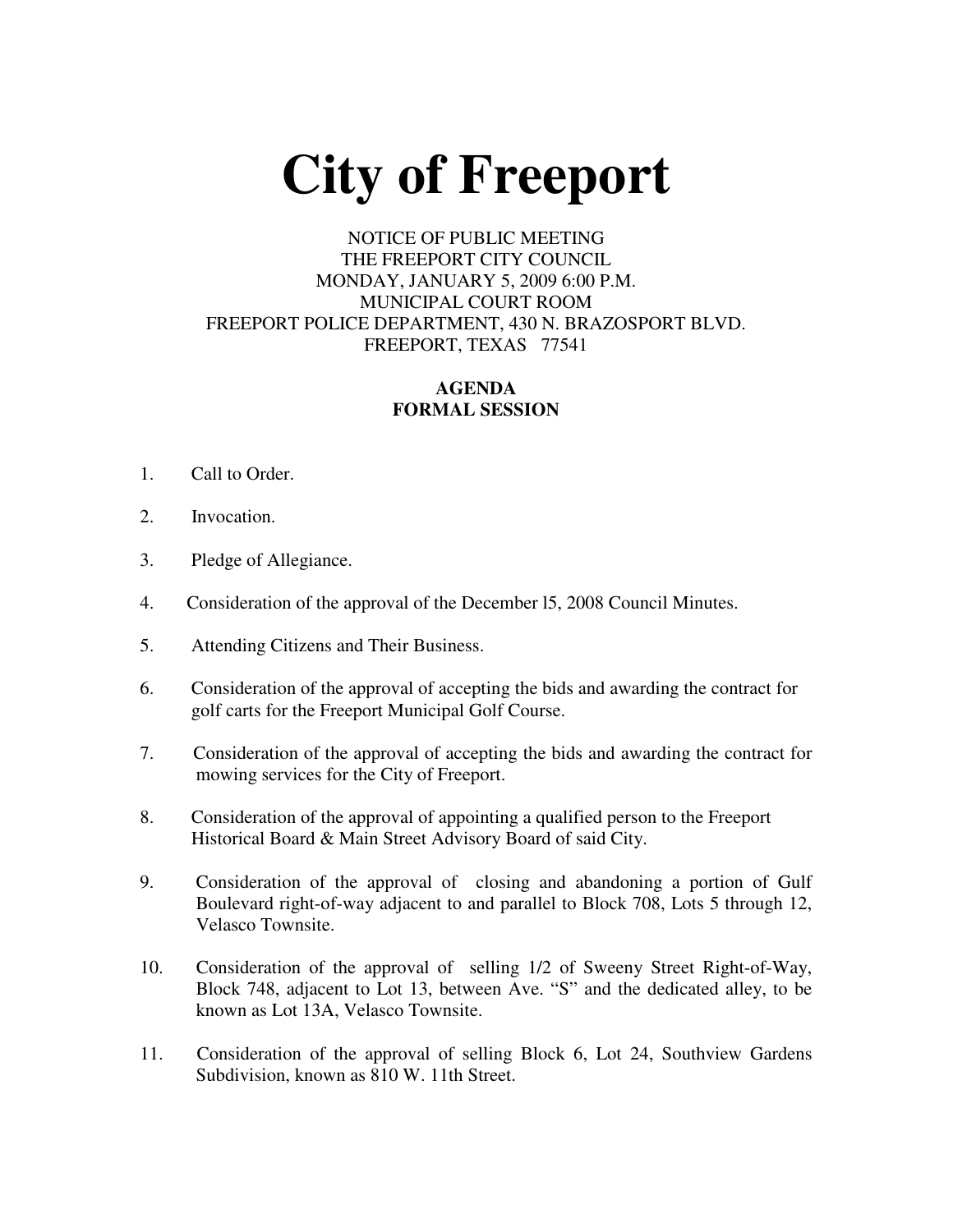- 12. Consideration of the approval of conveying to the City of Freeport the 13.00 acres of land out of the Old Freeport Golf Course tract conveyed to the Cradle of Texas Conservancy by Ralph David, et al., by deed dated December 19, 1991, Vol. 982, page 843, Official Records of Brazoria County.
- 13. Consideration of the approval of selling the City's interest on Block 720, Lot 4, Velasco Townsite, known as 1218 North Ave. Q., Acct . # 8110-3125-000.
- 14. Consideration of the approval of selling the City's interest on Block 2, Lot 14, BCIC 8, F.J. Calvit Abstract 51, Bridge Harbor S/D, Acct. No. 2190-0180-000.
- 15. Consideration of the approval of selling the City's interest on Block 2, Lot 26, Section 2, BCIC 8, F.J. Calvit Abstract 51, Bridge Harbor Subdivision.
- 16. Consideration of the approval of selling the City's interest on Block 3, Lot 3, Section 2, BCIC 8, F.J. Calvit Abstract 51, Bridge Harbor Subdivision.
- 17. Consideration of the approval of selling the City's interest on Block 3, Lot 4, Section 2 BCIC 8, F.J. Calvit Abstract 51, Bridge Harbor Subdivision.
- 18. Consideration of the approval of selling the City's interest on Block 3, Lot 7, Section 2 BCIC 8, F.J. Calvit Abstract 51, Bridge Harbor Subdivision.
- 19. Consideration of the approval of selling the City's interest on Block 3, Lot 9, Section 2 BCIC 8, F.J. Calvit Abstract 51, Bridge Harbor Subdivision.
- 20. Consideration of the approval of selling the City's interest on Block 3, Lot 10, Section 2, BCIC 8, F.J. Calvit Abstract 51, Bridge Harbor Subdivision.
- 21. Consideration of the approval any action to be taken as result of closed executive session.

### Elected Official Report

### Administration Report

Parks Supervisor Larry Fansher reports on the Freeport Youth Basketball program.

Golf Course Director Brian Dybala reports on the Freeport Golf Course.

### **Executive Session**

Section 551.071, Government Code:

Consultation with City Attorney concerning pending or contemplated litigation, settlement offers or other matter in which his duty to the City Council under the Texas Disciplinary Rules of Professional Conduct of the State Bar of Texas clearly conflicts with Chapter 551, Government Code, to wit: